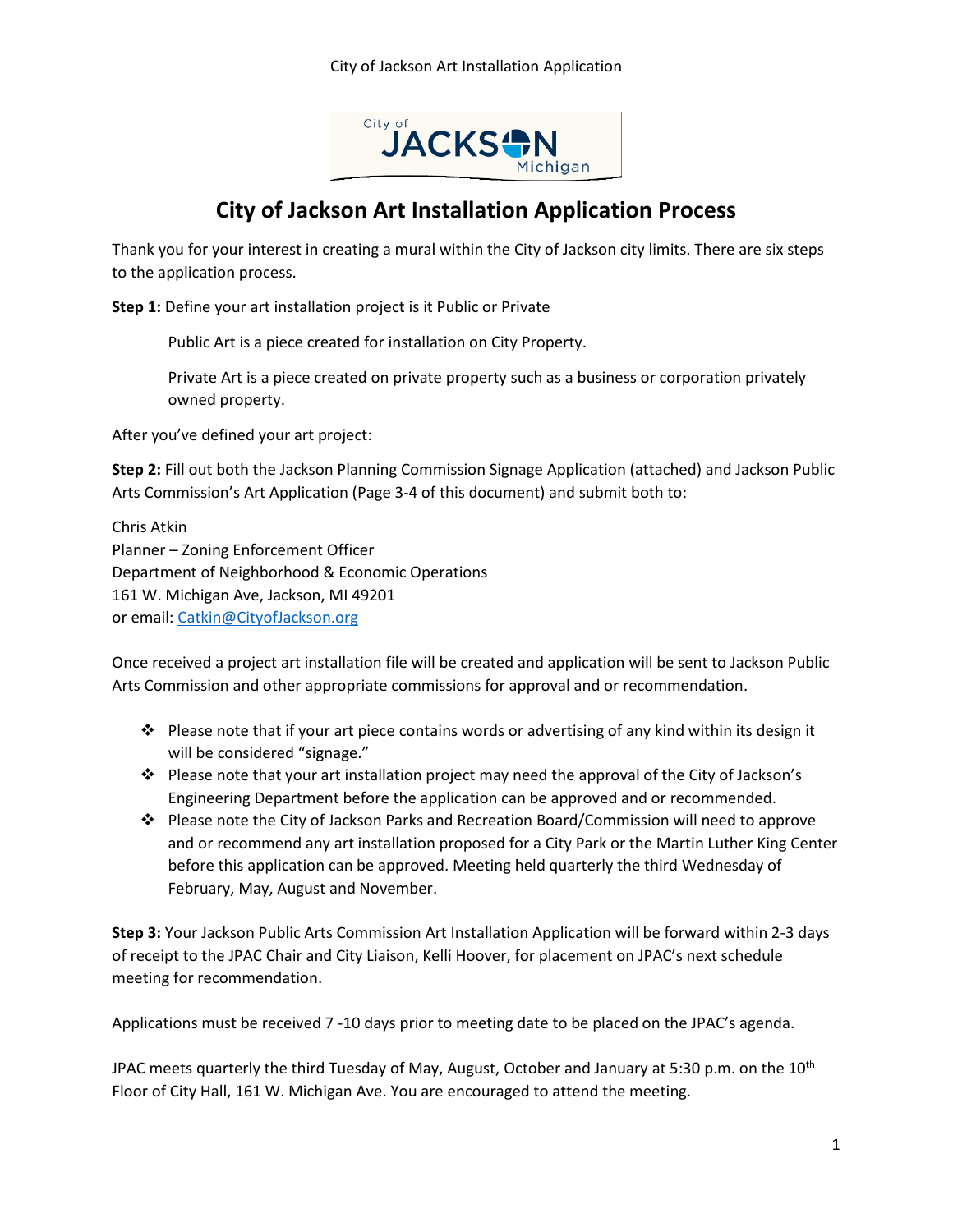JPAC may recommend or request more information regarding the art installation project.

Prior to the JPAC meeting a commissioner may be in contact regarding any questions they may have after review of your application.

**Step 4:** JPAC will forward their recommendation to the Jackson Planning Commission.

**Step 5:** The Planning Commission will review both the JPAC recommendation and the City of Jackson Art Installation Application as well as any other approval, recommendations or reports. The Planning Commission may approve, not approve or request more information.

The Planning Commission meets the 1st Wednesday of every month at 6:00 p.m. on the 2<sup>nd</sup> Floor of City Hall, 161 W. Michigan Ave. Applications submitted for review must be submitted 7-10 days prior to the Planning Commission meeting.

 $\circ$  If your application is for a Private Art Installation and is approved by the Planning Commission, you will be notified via email. Congratulations! You're done with the application process.

The Planning Commission will notify JPAC of your approval.

 $\circ$  If your application is for a Public Art Installation and is approved by the Planning Commission, your approved application packet will be forward to the Jackson Public Arts Commission (via Kelli Hoover, City of Jackson Liaison) for placement on the next City Council Meeting.

**Step 6:** Public Art Installation Application – City Council Approval JPAC will submit your approved application packet to the City Council for placement on their next City Council meeting Agenda Consent Calendar.

Jackson City Council meets every 2<sup>nd</sup> and 4<sup>th</sup> Tuesday of each month at 6:30 p.m. on the 2<sup>nd</sup> Floor of City Hall, 161 W. Michigan Ave. in Council Chambers. You are encouraged to attend.

Once approved by City Council – Congratulations you're done!

If your art installation project requires oversight by the Jackson Public Arts Commission a assigned project JPAC commissioner will be in touch to schedule a follow up meeting with you.

*Jackson Public Arts Commission and Planning Commission Approvals have a 1 year permit.*

Ownership and maintenance:

All art acquired pursuant to this chapter shall be the sole property of the City of Jackson unless an alternative arrangement is recommended by the Jackson Public Arts Commission and approved by City Council. Maintenance and insurance costs shall be the responsibility of those persons who have created the art or offered it for display, and all necessary permits or licensing shall be secured before installation, unless otherwise agreed upon.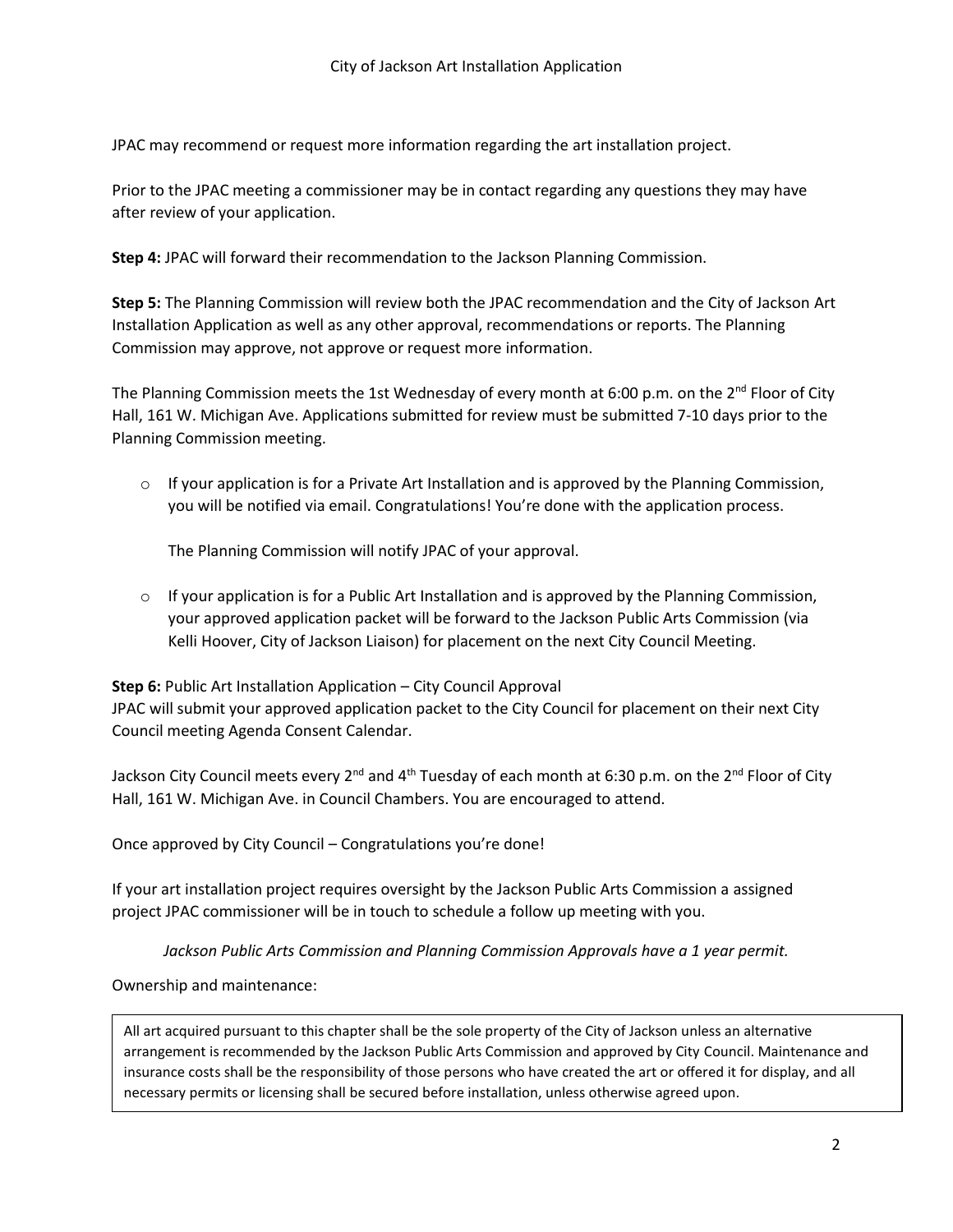

# **Jackson Public Arts Commission Art Installation Application**

Please print or type. Fill out completely.

| <b>APPLICANT INFORMATION</b>                                   |           |        |    |                                       |
|----------------------------------------------------------------|-----------|--------|----|---------------------------------------|
|                                                                |           |        |    |                                       |
|                                                                |           |        |    |                                       |
|                                                                |           |        |    |                                       |
|                                                                |           |        |    |                                       |
|                                                                |           |        |    |                                       |
| <b>ART INSTALLATION INFORMATION</b>                            |           |        |    |                                       |
| Proposed Location of the Art Installation: (Circle one)        |           | Public |    | Private                               |
| Medium of Art Installation: Mural                              | Sculpture |        |    | Other (please describe): ____________ |
|                                                                |           |        |    |                                       |
|                                                                |           |        |    |                                       |
|                                                                |           |        |    |                                       |
| <b>Mural Project Please Fill Out:</b>                          |           |        |    |                                       |
| If a public, is the building designated as an historical site? |           | Yes.   | No | Unknown                               |
| Where will the mural be placed on the building?                |           |        |    |                                       |
| Size of Mural: Width: 2008                                     |           |        |    |                                       |
| What types of medium/materials/paint will be used:             |           |        |    |                                       |
|                                                                |           |        |    |                                       |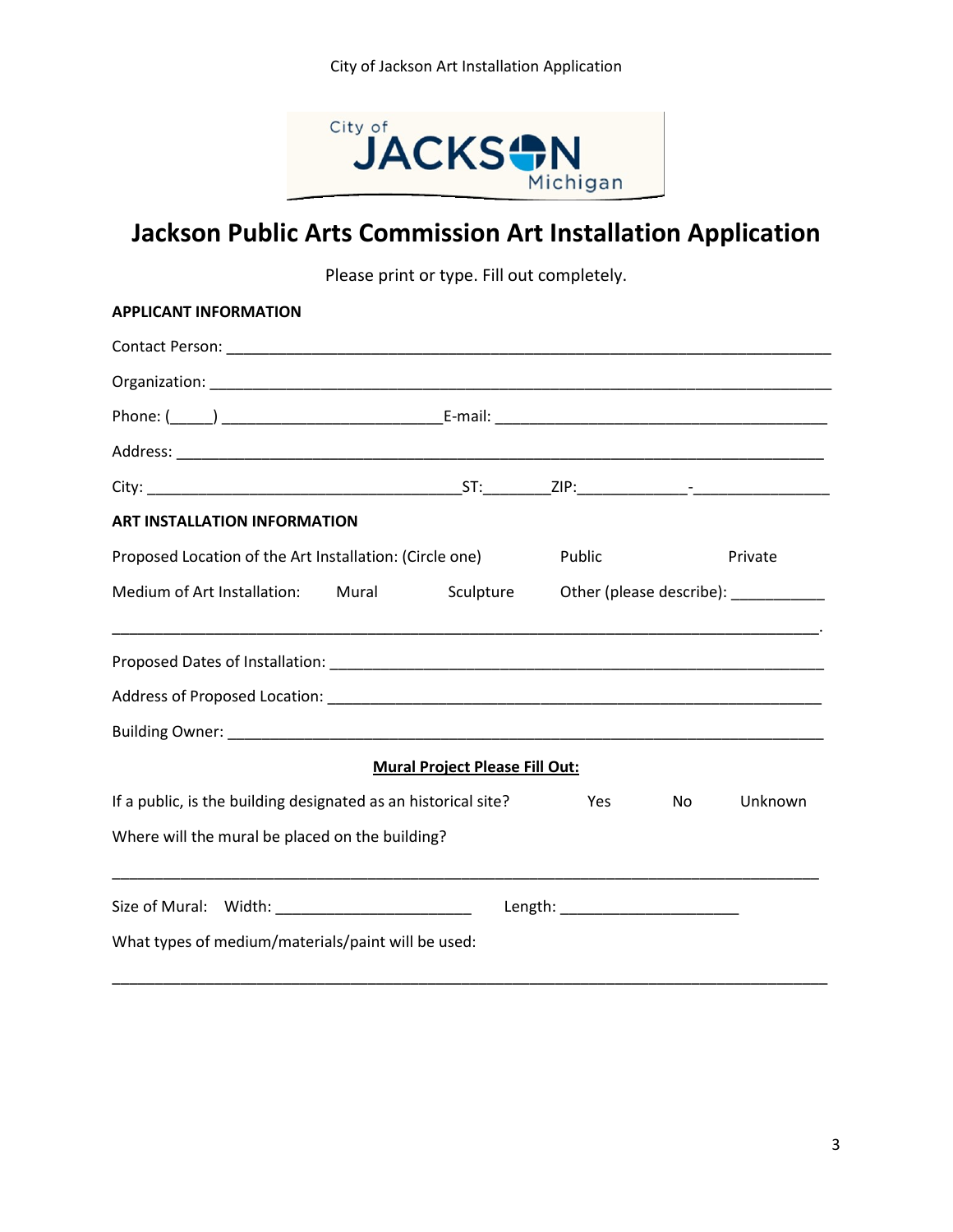#### City of Jackson Art Installation Application

| Will the mural be? (Circle one)                                                                                     |                                                                                                                |       |       |  |  |  |
|---------------------------------------------------------------------------------------------------------------------|----------------------------------------------------------------------------------------------------------------|-------|-------|--|--|--|
| Painted directly on the building                                                                                    | Mural canvas attached to building                                                                              |       |       |  |  |  |
| If a mural canvas will be attached to building, please describe in detail how the mural canvas will be<br>attached. |                                                                                                                |       |       |  |  |  |
| Will the mural canvas be? (Circle one) vinyl                                                                        |                                                                                                                | cloth | other |  |  |  |
| If directly painted directly painted on building, what type of surface is the building?                             |                                                                                                                |       |       |  |  |  |
| What type of maintenance will the mural require? (Please provide brief description)                                 |                                                                                                                |       |       |  |  |  |
|                                                                                                                     | For Sculpture Please Fill Out:                                                                                 |       |       |  |  |  |
| If a public, is the property and or building designated as an historical site? Yes<br>Unknown<br>No                 |                                                                                                                |       |       |  |  |  |
| Where will the sculpture be placed on the property?                                                                 |                                                                                                                |       |       |  |  |  |
|                                                                                                                     | Specifications of the Sculpture: Width: ________________________________Length: ______________________________ |       |       |  |  |  |
|                                                                                                                     |                                                                                                                |       |       |  |  |  |
| What types of medium/materials/paint will be used:                                                                  |                                                                                                                |       |       |  |  |  |
| Will the sculpture be? (Circle one)                                                                                 |                                                                                                                |       |       |  |  |  |
| Attached directly on the building<br>Anchored to a base                                                             |                                                                                                                |       |       |  |  |  |
| How will the sculpture be attached to the building or anchored to a base?                                           |                                                                                                                |       |       |  |  |  |
| Will the sculpture required lighting?                                                                               | Yes                                                                                                            | No    |       |  |  |  |
| Will the sculpture require water?                                                                                   | Yes                                                                                                            | No    |       |  |  |  |
| If mounted directly on building, what type of surface is the building?                                              |                                                                                                                |       |       |  |  |  |
| What type of maintenance will the sculpture require? (Please provide brief description)                             |                                                                                                                |       |       |  |  |  |

\_\_\_\_\_\_\_\_\_\_\_\_\_\_\_\_\_\_\_\_\_\_\_\_\_\_\_\_\_\_\_\_\_\_\_\_\_\_\_\_\_\_\_\_\_\_\_\_\_\_\_\_\_\_\_\_\_\_\_\_\_\_\_\_\_\_\_\_\_\_\_\_\_\_\_\_\_\_\_\_\_\_\_\_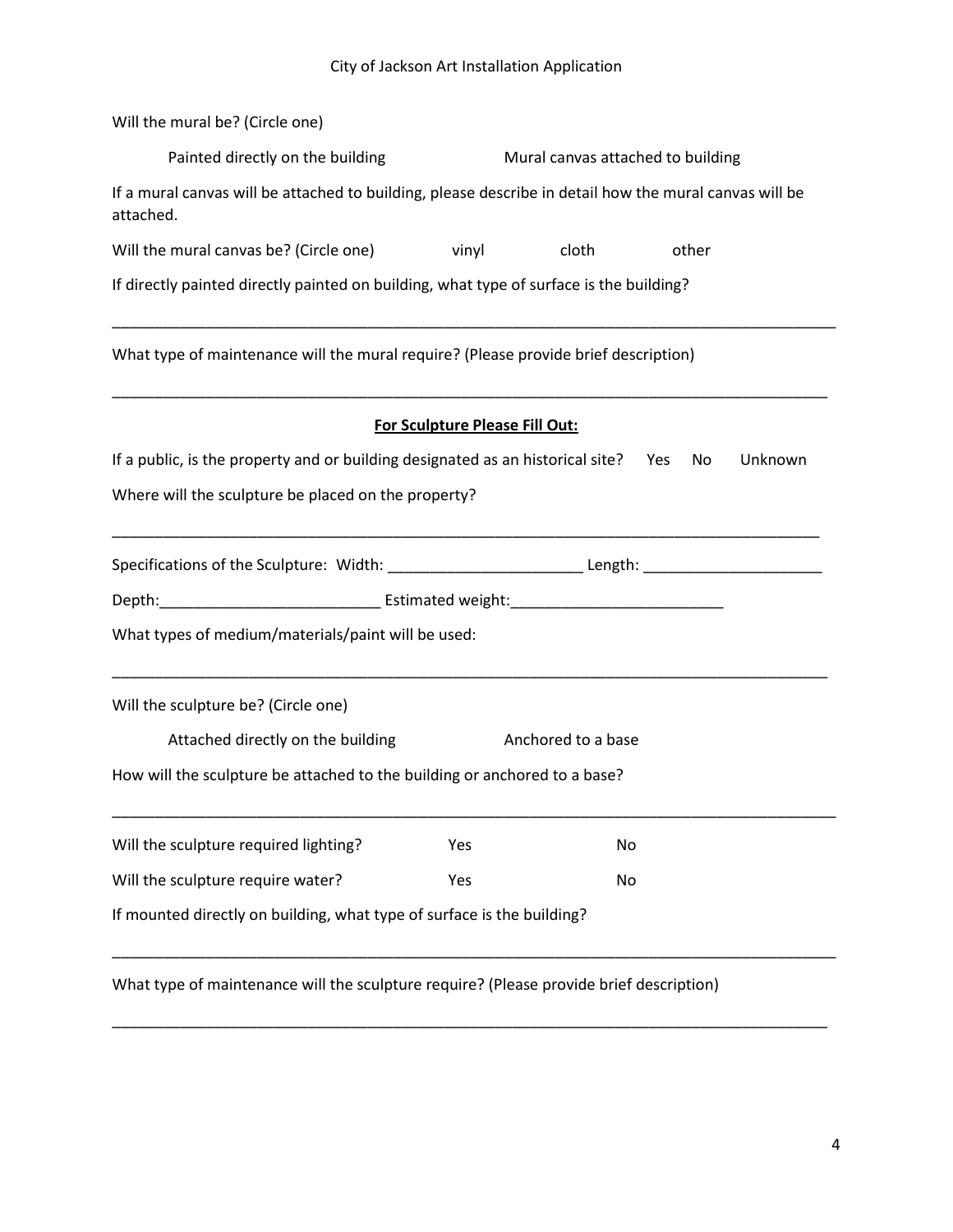### **For Other Please Fill Out:**

| If a public, is the property and or building designated as an historical site? Yes<br>Unknown<br>No                                                                 |  |  |  |  |  |  |
|---------------------------------------------------------------------------------------------------------------------------------------------------------------------|--|--|--|--|--|--|
| Where will your art installation be placed on the property?                                                                                                         |  |  |  |  |  |  |
|                                                                                                                                                                     |  |  |  |  |  |  |
| What types of medium/materials/paint will be used:                                                                                                                  |  |  |  |  |  |  |
| Will the art installation be? (Circle one)                                                                                                                          |  |  |  |  |  |  |
| Attached directly on the building<br>Anchored to a base<br><b>Free Standing</b><br>How will the art installation be attached to the building or anchored to a base? |  |  |  |  |  |  |
| Will the art installation required lighting?<br>No<br>Yes                                                                                                           |  |  |  |  |  |  |
| If mounted directly on building, what type of surface is the building?                                                                                              |  |  |  |  |  |  |
| What type of maintenance will the art installation require? (Please provide brief description)                                                                      |  |  |  |  |  |  |
| Please share any additional information about either Mural, Sculpture or Other here (or attach)                                                                     |  |  |  |  |  |  |
|                                                                                                                                                                     |  |  |  |  |  |  |
|                                                                                                                                                                     |  |  |  |  |  |  |
|                                                                                                                                                                     |  |  |  |  |  |  |
|                                                                                                                                                                     |  |  |  |  |  |  |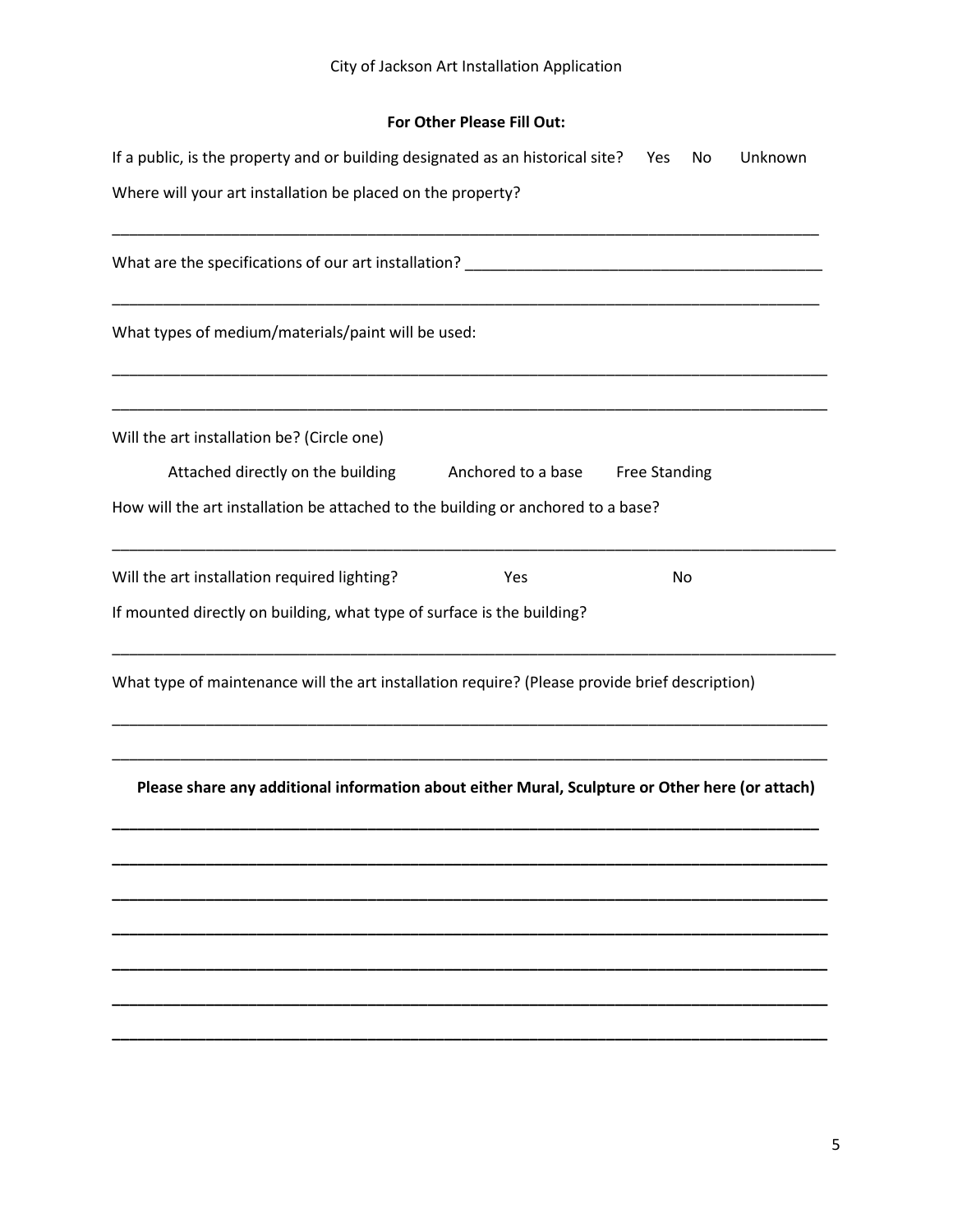### **ARTIST INFORMATION**

| Is your art installation: Pre-Designed                                                                        |                         |  | Free Form            |  |  |  |
|---------------------------------------------------------------------------------------------------------------|-------------------------|--|----------------------|--|--|--|
| Pre-designed required attachments:                                                                            |                         |  |                      |  |  |  |
| ____ Illustrative and/or construction drawings of proposed art installation include dimensions on<br>drawing. |                         |  |                      |  |  |  |
| __________ Artist resume including images of other works and their locations                                  |                         |  |                      |  |  |  |
| Free Form required attachments:                                                                               |                         |  |                      |  |  |  |
| 3-4 Images of previous work that is representative of what the proposed art installation may look<br>like.    |                         |  |                      |  |  |  |
| Artist resume including images of other works and their locations                                             |                         |  |                      |  |  |  |
| <b>FUNDING OF ART INSTALLATION APPLICATION</b>                                                                |                         |  |                      |  |  |  |
| Mural/Sculpture/Other Project Projected Cost: __________________________________                              |                         |  |                      |  |  |  |
| Is the proposed art installation project? (Circle one)                                                        |                         |  |                      |  |  |  |
| Completely Self-Funded                                                                                        | <b>Partially Funded</b> |  | <b>Needs Funding</b> |  |  |  |
|                                                                                                               |                         |  |                      |  |  |  |
|                                                                                                               |                         |  |                      |  |  |  |
|                                                                                                               |                         |  |                      |  |  |  |
|                                                                                                               |                         |  |                      |  |  |  |
| Submitted by:                                                                                                 |                         |  |                      |  |  |  |
|                                                                                                               |                         |  |                      |  |  |  |
| Signature:                                                                                                    |                         |  |                      |  |  |  |
|                                                                                                               |                         |  |                      |  |  |  |